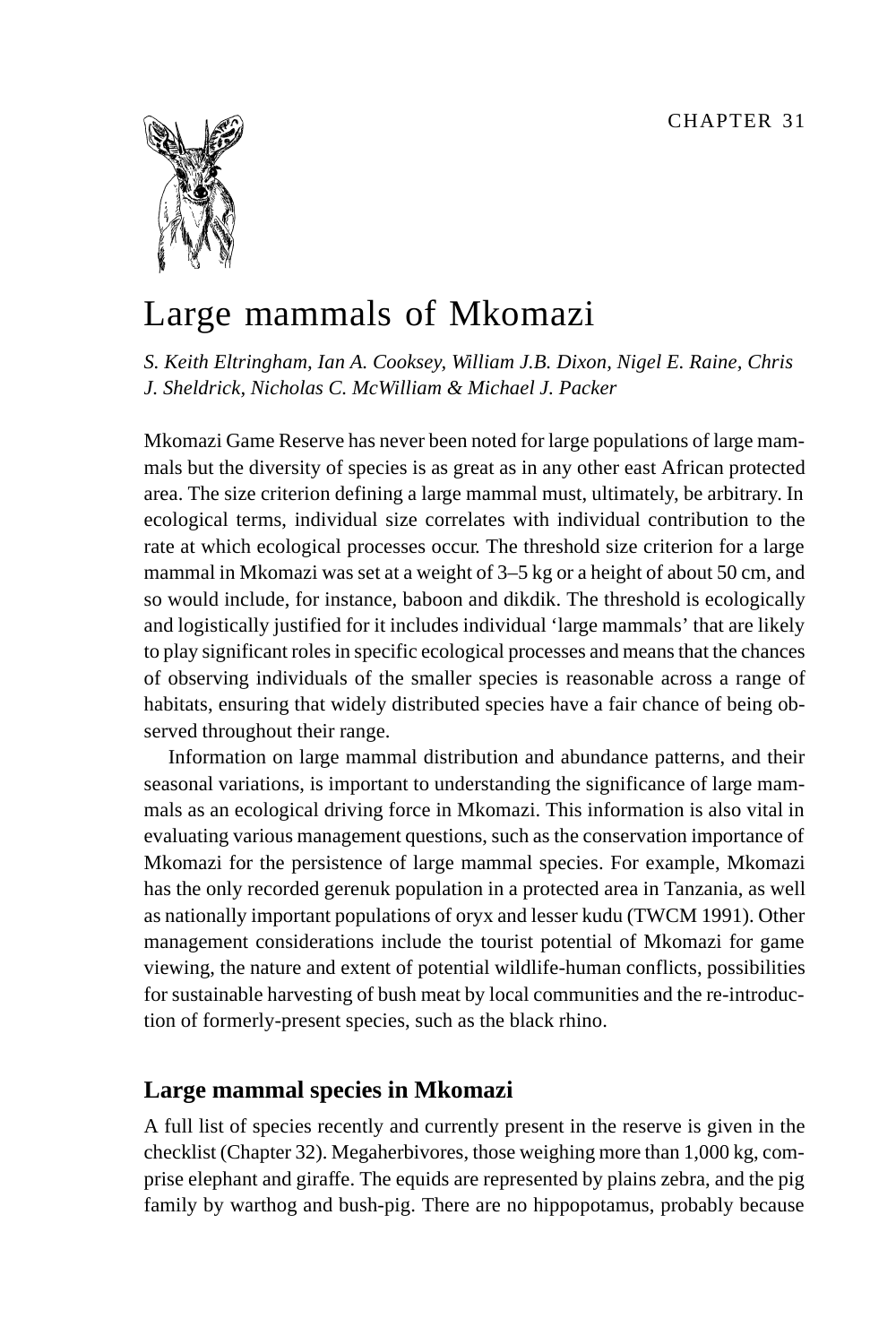there is no natural source of permanent water in the reserve except for the Umba River in the far south-east. The eland and buffalo are the largest artiodactyls but there are many medium-sized ungulates such as waterbuck, lesser kudu, fringeeared oryx, kongoni (Coke's hartebeest), impala, Grant's gazelle, gerenuk, bushbuck and Bohor reedbuck. Smaller large mammal species include bush duiker, klipspringer, steinbuck and dikdik.

The large carnivores are well represented in Mkomazi and include lion, leopard, cheetah and two hyaenas, the spotted and striped. Smaller species comprise wild dog (possibly extirpated from the reserve, although a group of 15 was sighted during a seven-day period in March 1997 near Kisima), black-backed jackal, bateared fox, aardwolf, ratel, serval, small-spotted genet, civet, five species of mongoose, zorilla, serval, caracal and wild cat. Some of these carnivores are very rare and populations of some may be threatened with extinction.

Other species have been recorded in the past. The wildebeest was common in the 1930s and the greater kudu occurred until the mid-1950s. Occasional sightings of the sable were reported up to the early 1950s. A group of 16 wildebeest was introduced to the reserve in 1966 but it does not seem to have become established. The black rhinoceros, which is the subject of a re-introduction programme, was present until relatively recently.

Most species that might be expected in the reserve from its geographical position are present with the exception of the hippopotamus. Information on the status of the large mammals has been derived from a number of sources. The only previous study in any detail was that made by Harris (1972) from 1964 to 1967. He established a series of line transects for estimating numbers supplemented by game counts around water holes and some aerial censuses. Harris extrapolated his data to provide estimates of the population size of some species and recorded a gradation in large mammal numbers from high densities in the north-west to low densities in the south-east. This trend reflects the rainfall pattern (see Chapter 2). Not all species were zoned in this way. Elephants, for example, were found throughout the reserve and oryx and zebra tended to be confined to the west-central and central areas. The distribution varies between water dependent and water-independent species and is influenced by vegetation, which is spatially heterogeneous. For several of the larger mammal species, seasonal movements between Tsavo West National Park in Kenya and Mkomazi mean that estimates of population size in the reserve show marked seasonal variation.

Following Harris' (1972) work, large mammal counts in Mkomazi were made from the air by the Kenya Range Management Unit (now the Department of Resource Surveys and Remote Sensing). These were sample, not total counts, and they were primarily carried out to count the elephants in the Tsavo ecosystem but some other species were included and the results of the most recent count, made in April 1994 (Inamdar 1994 & 1996), enables a comparison to be made with conditions some thirty years earlier. Ground surveys of large mammals conducted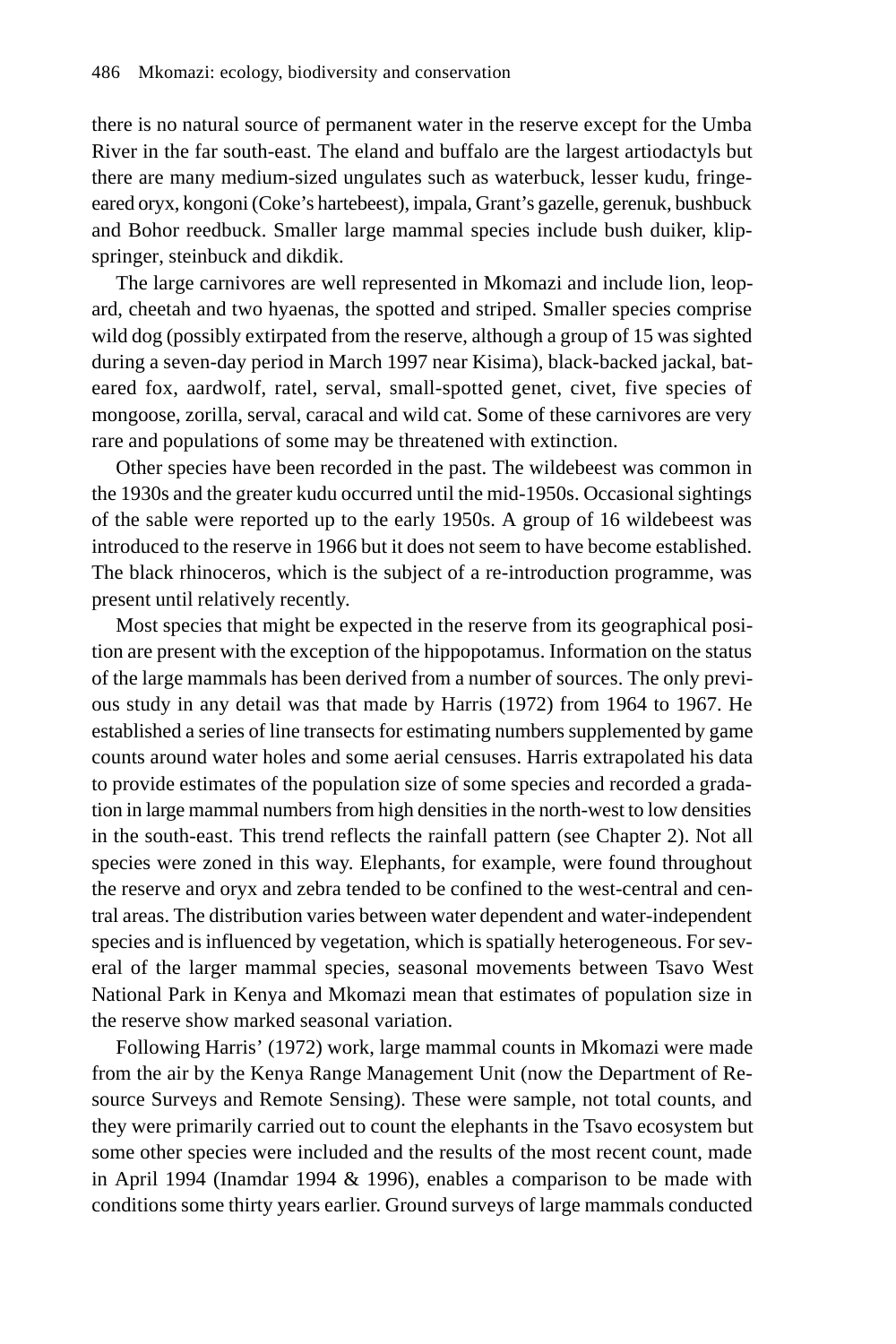during the Mkomazi Ecological Research Programme (MERP) sought to determine current distributions and, where feasible, to estimate population sizes within the reserve. In addition, systematic observations made in the west of the reserve aimed to clarify seasonal variation in distribution and abundance.

## **Survey methods**

The spatial and temporal patterns in distribution and abundance of large mammals in Mkomazi are very variable. Elucidating these patterns necessitates the use of a variety of survey methods, which would ideally sample all habitats several times a year to capture seasonal variation.

Ground-based and, to a far lesser extent, aerial surveys of large mammal populations were used in this study. For ground surveys, constraints of accessibility to different parts of the reserve and of resource availability mean that in practice the surveys are biased in various ways. A spatial bias exists in that the north-western part of the reserve is the most intensely surveyed. In addition, the 'sample' for the whole reserve is small and is associated almost entirely with the road network. A temporal bias exists as observations were not necessarily made at times of day when most species are likely to be active, and the observations were not seasonally representative, particularly outside the periodic survey sector. Finally, there are observation biases, caused by the varying visibility in different vegetation types and at different times of year.

#### **Ground surveys**

Ground-based surveys provide the majority of our presence records. Almost all surveys were conducted from vehicles using existing roads in Mkomazi. When an animal was sighted, the vehicle was stopped and the species, group size, location and date were recorded. In most cases, the location was read from a global positioning system (GPS), using the same co-ordinate system and projection parameters as the 1:50,000 maps of Tanzania. When animals were over 200 m from the vehicle, their distance was estimated by eye and a bearing was taken using a standard compass. These data were used within the Mkomazi geographical information system (GIS—see Chapter 4) to calculate individual or group locations. Survey routes were essentially confined to existing roads in Mkomazi, which introduced various biases, as explained above. Bearing in mind these sampling biases, three types of ground-based survey were employed.

#### *Opportunistic records*

Records of individuals or groups of large mammals (2,125 in total) were made along all routes used by MERP researchers during 1994 to 1997 (see Figure 31.1a). Observations were not systematic, being uncontrolled in terms of sampling effort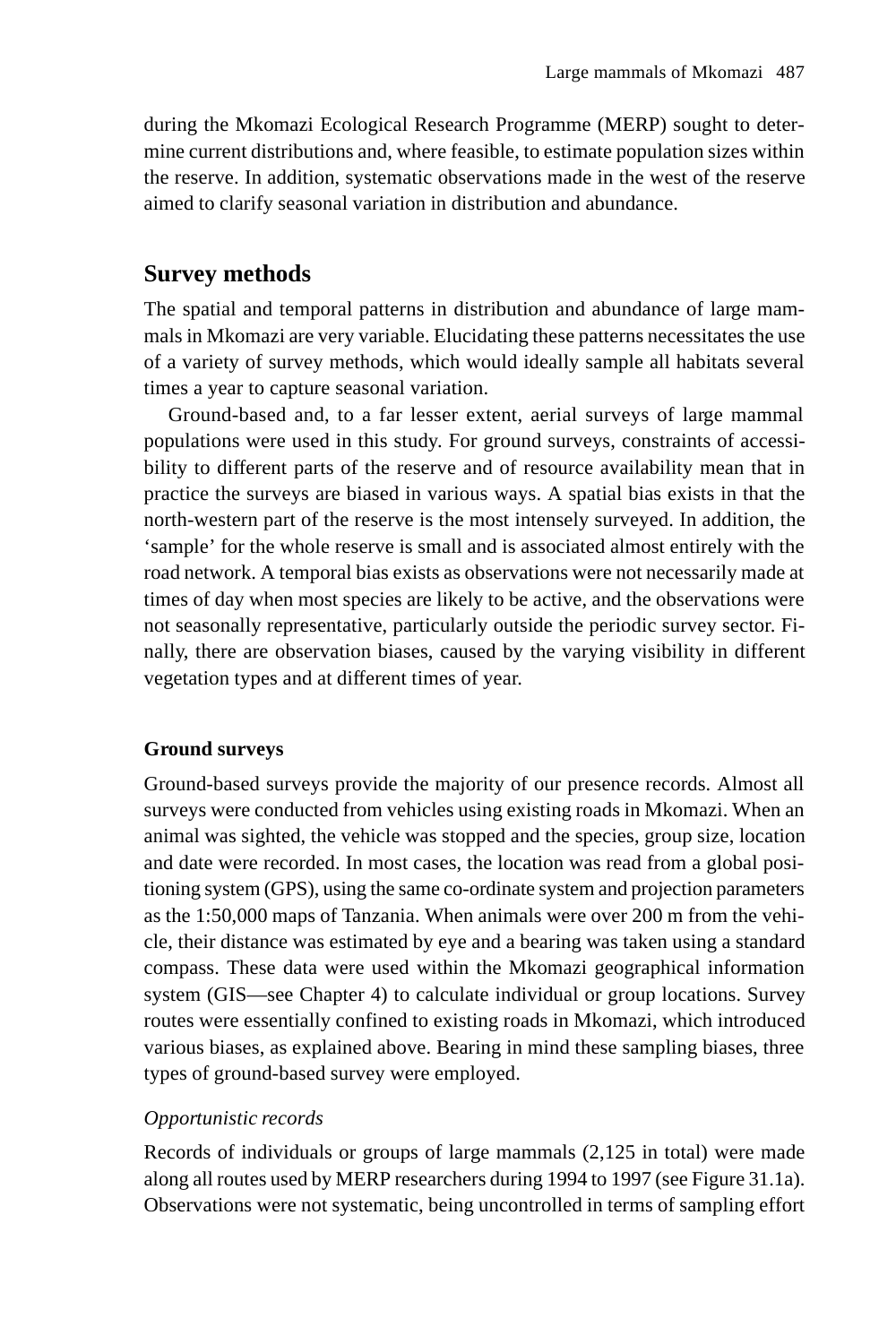and with respect to time of day, time of year and location (most were made in the western third of the reserve where most research occurred). Many of the observations were made during work to GIS map the roads, waterholes and other physical features of Mkomazi. All species of large mammals were recorded. Further observations were made during the course of other research activities, when there was a tendency to record only the less common species. The observations provide reliable, geo-referenced species presence data. Of records made without GPS location



Ngurunga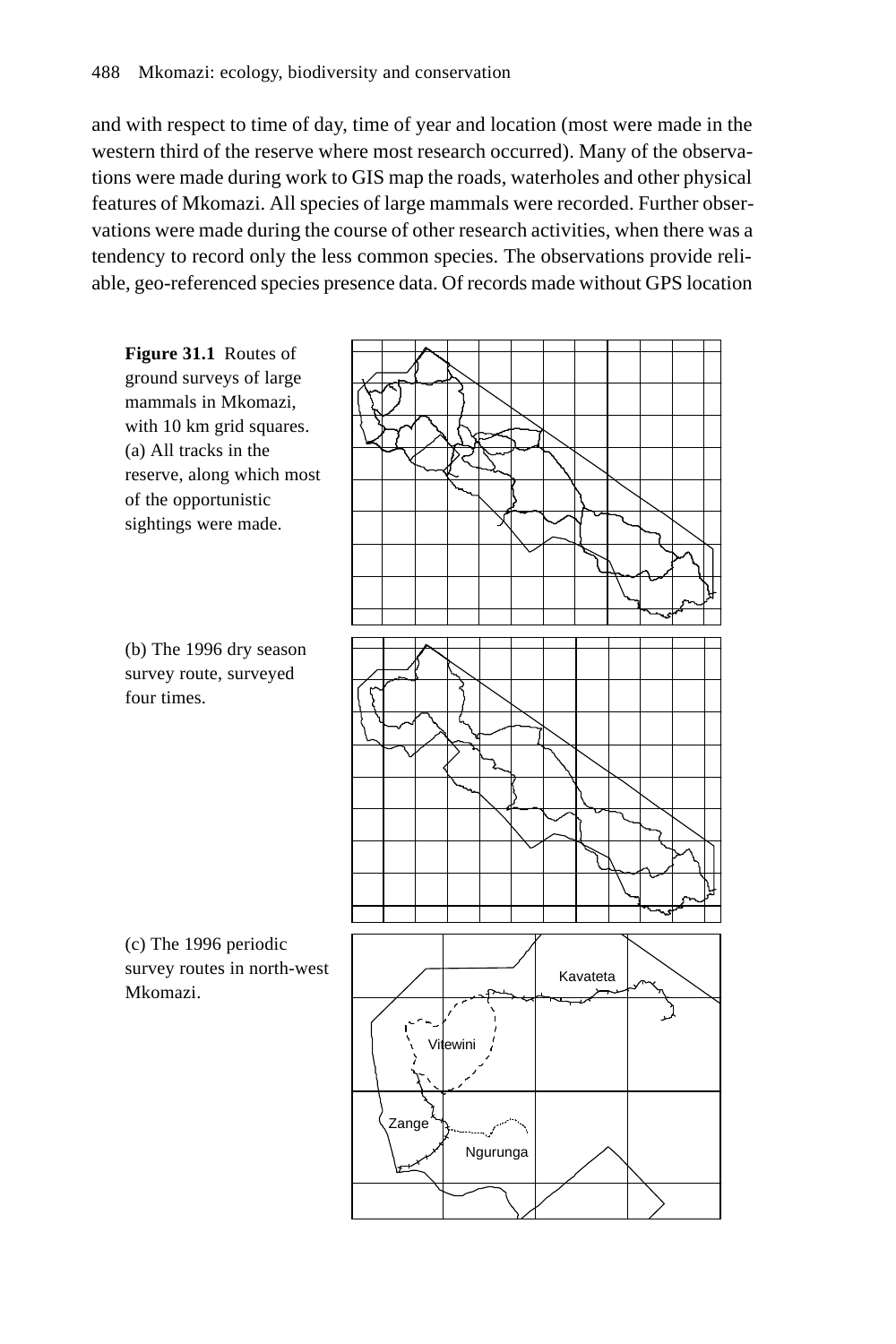data, only those which could be precisely located, using described positions in relation to Mkomazi GIS map features, were used for distribution mapping.

#### *Dry season surveys*

Systematic, dry season surveys were conducted along roads throughout the reserve (see Figure 31.1b). Four such surveys, each lasting three to four days in July to September 1996 (13–16 July, 27–30 July, 19–22 August and 31 August–2 September), provided a spatially extensive (the survey route was 393 km) although seasonally restricted, and very modest sample of the reserve. A total of 669 sightings of individuals or groups mammals were made. In addition, the duration of each survey meant that given locations were 'observed' at different times throughout the day. Diurnal variation in animal behaviour means that the probability of observing a given species changes through the day, and that surveying in late morning and early afternoon is the least 'efficient' for detecting individuals.

Apart from generating presence data for species, the dry season surveys were used to estimate numbers of individuals of certain species in Mkomazi. As already indicated, large mammal populations are generally bigger in the wet season. The dispersed nature of wet season populations and the difficulties of observing them in thicker vegetation resulted in inefficient sampling. The more open nature of vegetation in the dry season means that transects 'sample', on average, a greater area than they would in the wet season.

Transect widths were calculated from the average distances at which animals were sighted, and multiplied by the route length to give an approximate sample area. Estimates of total species abundance in the reserve were made by scaling up the sample area density to the area of the reserve, for species which were sighted ten or more times and when the distance of the animal from the road was greater than two metres.

This method of abundance estimation ignores the influence of spatial heterogeneity in habitat type on variation in species abundance as it assumes that species recorded during the survey have an equal chance of being observed in any part of the reserve. Taken together, the high degree of habitat heterogeneity in Mkomazi, the various biases associated with ground-based surveys (see above) and the fact that the method is sensitive to low numbers of sightings mean that these abundance estimates can only be treated as approximate indications.

At the same time as the dry season surveys were made, densities of large mammals were calculated from counts made around three of the waterholes that were surveyed by Harris (1972). This study was an attempt to detect changes or trends that may have occurred over the past three decades. The values for biomass units used in these calculations were the same as those used by Harris (1972). The calculated densities cannot be exactly compared because Harris classified individuals by age and sex whereas we did not distinguish between adults, instead using his biomass figure for unclassified adults. In addition, any comparison between Harris'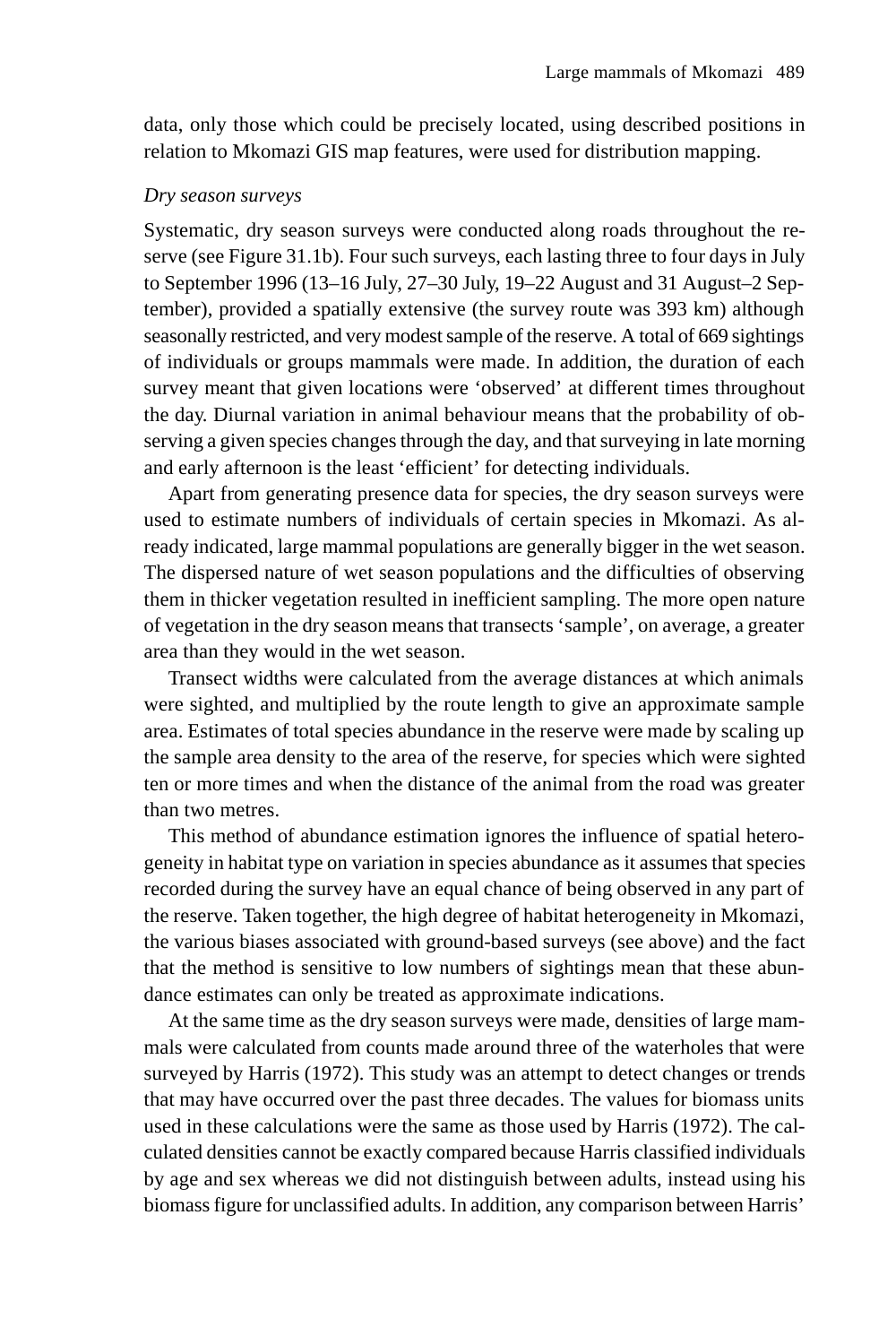and our observations must be made with great care because we could not take account of the possible differences in water availability (itself a strong influence on mammal densities) between observation periods.

## *Periodic surveys*

The aim of these surveys was to represent temporal changes in species distribution across the western third of the reserve during a one year study, in 1996. The surveys were systematic and spatially intensive. They were carried out along four road routes in north-west Mkomazi (see Figure 31.1c), chosen to represent major habitats in north-west Mkomazi. Surveys were carried out twice each month during January to November 1996, although for practical reasons the number of surveys of each route in each month varied (see Table 31.1).

Surveys involved two or more observers inside a vehicle, and were standardised to occur as soon after dawn or before dusk as was possible, when animal activity was at its greatest. Presence data only were used in this study: a total of 875 sightings were made of individuals or groups.

Combining all of the ground-based surveys, a total of 3,542 geo-referenced sightings, comprising 24,033 individuals, was made (see Table 31.2).

## **Aerial surveys**

In addition to the ground-based surveys, regular flights, for various purposes, have been made across the entire reserve by Tony Fitzjohn, resident at Kisima since 1989. The largely opportunistic sightings have been used to supplement data on species distributions and also to provide information on large mammal movements. Several, more systematic, aerial surveys of the reserve were made by SKE in July or August of 1994, 1995 and 1996.

# **Results**

In analysing the results of surveys of the distribution and abundance of large mammals in Mkomazi, it is important to keep in mind that the reserve is part of the greater Tsavo ecosystem and is at its southern limit. Animals move widely over

| route name & length                                        |          | Jan Feb Mar Apr May June July Aug Sept Oct Nov |  |           |             |  |  |
|------------------------------------------------------------|----------|------------------------------------------------|--|-----------|-------------|--|--|
| Kavateta (27.9 km) $1 \t3 \t2 \t1 \t1 \t0 \t1 \t2 \t1 \t2$ |          |                                                |  |           |             |  |  |
| Ngurunga $(11.2 \text{ km})$                               |          | 0 4 2 1 1 1 1 2 1                              |  |           |             |  |  |
| Vitewini $(37.6 \text{ km})$                               |          | 4 0 4 1 3 2                                    |  |           | $2 \quad 2$ |  |  |
| Zange $(13.5 \text{ km})$                                  | $0 \t 4$ | 4                                              |  | 2 0 1 2 2 |             |  |  |

**Table 31.1** Number of surveys on regular routes in north-west Mkomazi in 1996.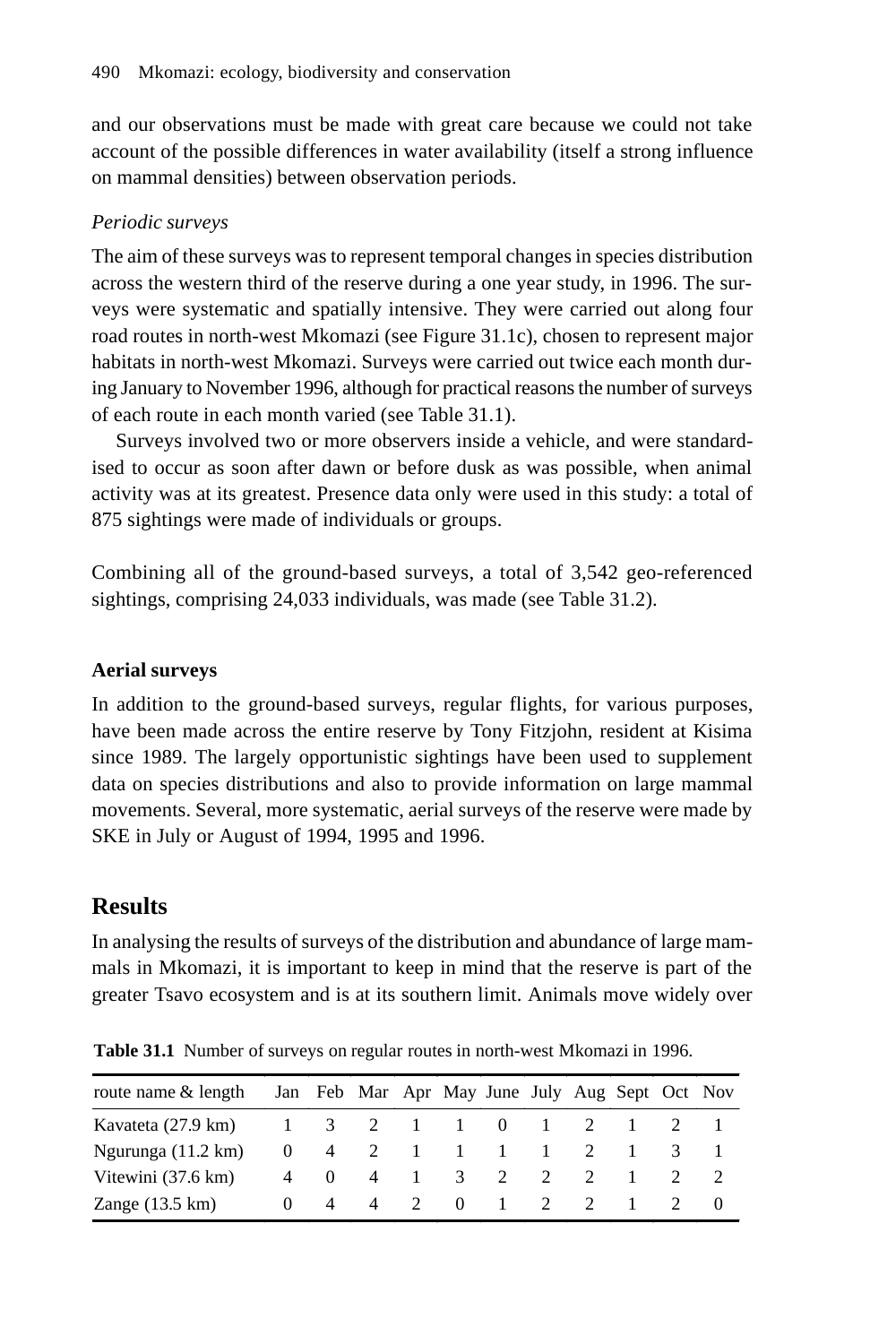| species         | sightings | individuals |
|-----------------|-----------|-------------|
| dikdik          | 735       | 1,178       |
| giraffe         | 477       | 2,761       |
| kongoni         | 442       | 2,584       |
| zebra           | 376       | 6,754       |
| Grant's gazelle | 264       | 1,278       |
| impala          | 248       | 1,886       |
| lesser kudu     | 156       | 263         |
| eland           | 138       | 1,187       |
| steinbuck       | 118       | 138         |
| gerenuk         | 110       | 207         |
| buffalo         | 102       | 3,376       |
| warthog         | 76        | 204         |
| elephant        | 71        | 1,291       |
| reedbuck        | 43        | 73          |
| oryx            | 40        | 387         |
| lion            | 37        | 243         |
| waterbuck       | 32        | 124         |
| jackal          | 29        | 43          |
| duiker          | 28        | 31          |
| bushbuck        | 20        | 25          |
| total           | 3,542     | 24,033      |

**Table 31.2** Summary of presence data for large mammal species in Mkomazi, gathered during ground-based surveys 1994–97.

the whole area and their recorded presence or absence is sensitive to relatively small spatial changes in location, which may place them in Mkomazi or Tsavo. Movements in general are governed by rainfall (see Chapter 2) with Mkomazi acting as a wet season retreat for many of the animals because of the higher rainfall than that in the neighbouring Tsavo West National Park. The seasonal movements of some of the more important species are considered in *Species distributions* below.

#### **Ground-based** *versus* **aerial survey methods**

As indicated previously, aerial and ground-based surveys are subject to various significant biases. An idea of the variation in 'efficiency' of each of the survey methods used in this study can be gained from a comparison of observation data 'simultaneously' gathered by each method for the same area. A road transect was driven around Magunda at the same time as an aerial count of species was made. The results are given in Table 31.3.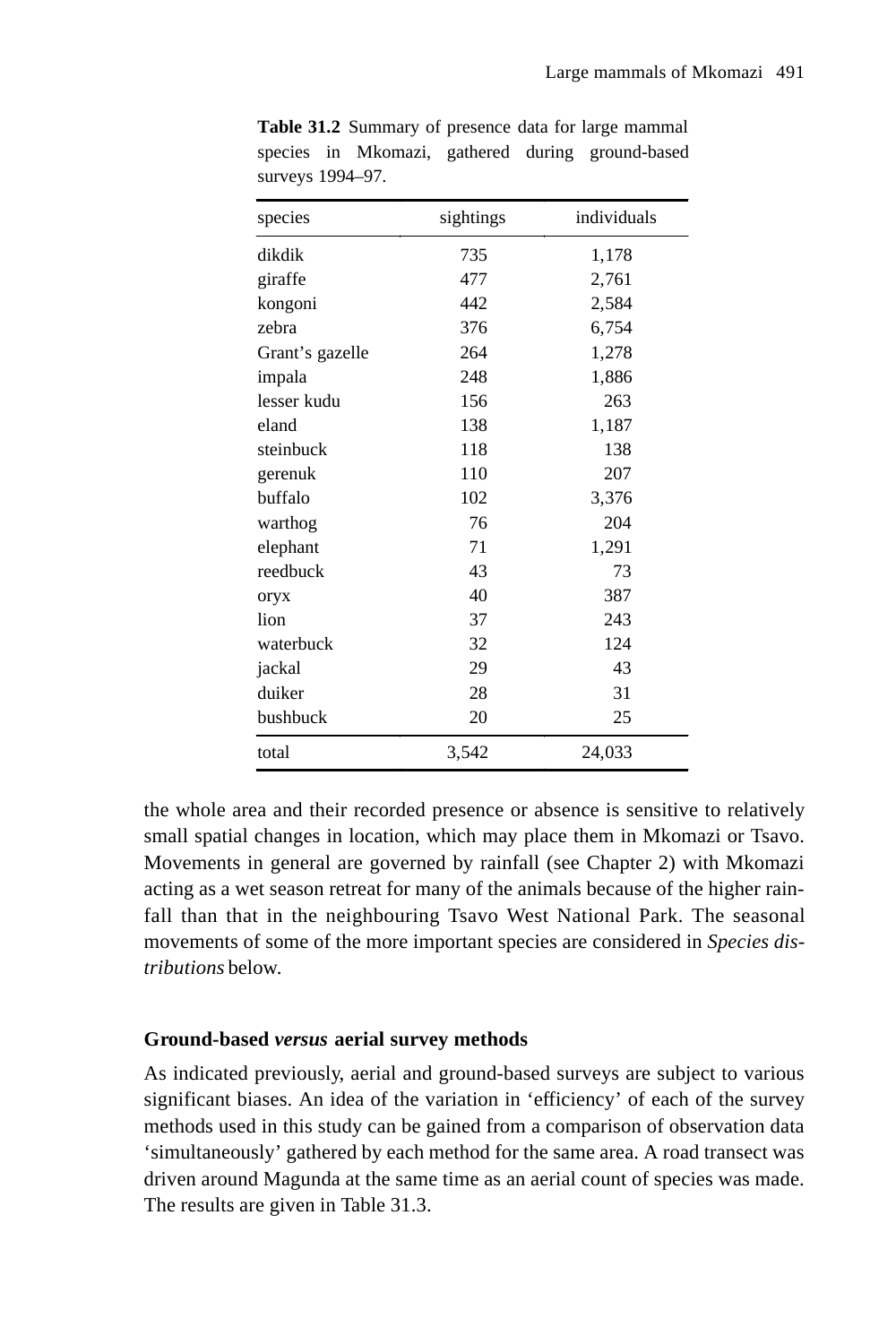| species         | aerial total | ground total | difference |
|-----------------|--------------|--------------|------------|
| buffalo         | 87           | 0            | $-100\%$   |
| eland           | 6            | 76           | $+92%$     |
| elephant        | 14           | 21           | $+33%$     |
| giraffe         | 46           | 26           | $-43%$     |
| Grant's gazelle | 5            | 11           | $+55%$     |
| kongoni         | 25           | 10           | $-60%$     |
| waterbuck       | 3            | 3            | $0\%$      |
| zebra           | 216          | 181          | $-16%$     |
| lion            | 0            | 19           | $+100%$    |

**Table 31.3** The numbers of animals observed during simultaneous aerial and ground counts of large mammals in part of Mkomazi on July 28, 1996.

The results highlight ways in which each survey technique under-samples species presence and abundance. Aerial surveys are better at recording animals away from roads but are less efficient at detecting individuals or small groups of animals, especially of smaller large mammals. The aerial counters almost certainly flew over but failed to see a pride of eight lions with 11 cubs which was found by the ground team. Lions are notoriously difficult to detect from the air and are best surveyed from the ground. In addition, air-borne observers have less time in which to make repeated checks on numbers, and the survey usually takes far less time, reducing the relative opportunity to observe animals. In this case, the aerial survey was completed within 50 minutes while the ground counts took several hours so the surveys were not simultaneous. The difference in timing was probably responsible for the discrepancy between the aerial and ground totals for buffalo and eland. Most of the buffaloes seen from the air were in the hills south of Dindira and were moving towards thick country. It is unlikely that they could have been detected from the ground. The group of eland recorded on the ground count was certainly not present when the aircraft flew over the region where they had been seen. Where the animals were more widely distributed, the totals from the two methods agreed reasonably well.

#### **Species abundance**

Table 31.4 compares the estimates of the numbers of large mammals in Mkomazi Game Reserve made in the 1960s by Harris (1972) with those made in the 1990s by Inamdar and by this study in 1996. The 1996 estimates are conjectural and are based on the 1996 dry season systematic ground surveys, supplemented by Fitzjohn's aerial observations. The 1996 estimates are mainly of comparative value and probably do not represent the true totals. The 1994 aerial totals are also taken into account although aerial surveys are known to underestimate numbers, par-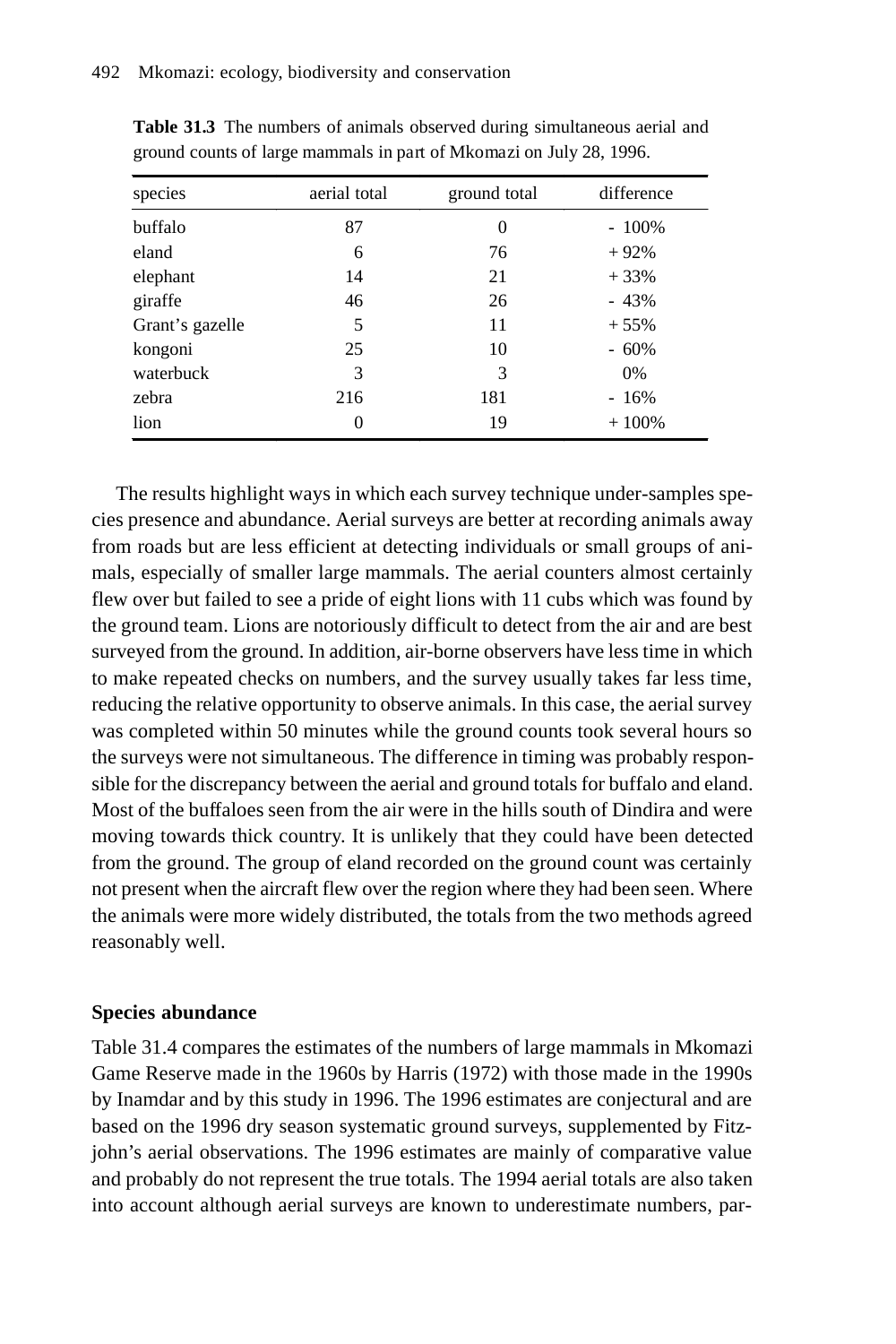|                 | date and season |               |                          |  |  |  |
|-----------------|-----------------|---------------|--------------------------|--|--|--|
| species         | 1960s wet       | 1994 wet      | 1996 dry                 |  |  |  |
| buffalo         | 750             | 1,858 (1,569) | $\_$ a $\,$              |  |  |  |
| eland           | 500             | 2,421 (1,279) | 473 (1,313)              |  |  |  |
| elephant        | 3,000           | 477 (304)     | 314 $(149)^{b}$          |  |  |  |
| gerenuk         | 250             | 17(16)        | 933 (141)                |  |  |  |
| giraffe         | 250             | 545 (76)      | 979 (84)                 |  |  |  |
| Grant's gazelle |                 |               | 306 (89)                 |  |  |  |
| impala          | 600             | 801 (348)     | 3,564 (2,470)            |  |  |  |
| dikdik          |                 |               | 55,978 (8,153)           |  |  |  |
| kongoni         | 1,000           | 511 (200)     | 840 (229)                |  |  |  |
| lesser kudu     | 250             | 426 (71)      | 5,739 (2,417)            |  |  |  |
| oryx            | 400             | 102(97)       | $\equiv$ c               |  |  |  |
| steinbuck       |                 |               | 554 (339)                |  |  |  |
| warthog         |                 |               | 1,460 (704)              |  |  |  |
| waterbuck       | 150             | 17(16)        |                          |  |  |  |
| zebra           | 400             | 460 (178)     | 1,438 (741) <sup>d</sup> |  |  |  |

**Table 31.4** Minimum estimates of the numbers of large mammals based on aerial and ground counts made in Mkomazi Game Reserve between 1964 and 1967 by Harris (1972), in 1994 by Inamdar (1994) and in 1996 by the present authors. Not all species were counted on each occasion. Numbers in parentheses are standard errors.

<sup>a</sup> Buffalo were observed but numbers were too small for estimating population size

<sup>b</sup> 500 elephant were estimated by Harris (1972) to be present in 1960s dry season

c 100 oryx were estimated by Harris (1972) to be present in 1960s dry season

<sup>d</sup> 100 zebra were estimated by Harris (1972) to be present in 1960s dry season

ticularly of the smaller species. Any one-off count represents only a snapshot of the situation and needs to be treated with caution.

In view of the various techniques used and the seasonal differences when the counts were made, close comparisons are not justified but the results suggest that there has been little change except for a tendency towards an increase in numbers of the larger species (which may, however, be due to improved sampling techniques). The huge apparent increase in eland in 1994 is probably due to sampling error in the aerial survey total. Buffalo, giraffe and zebra have shown substantial increases and of the large mammals, only elephant has shown a marked decrease. Although not included in the analysis, the black rhino has also decreased, from several hundred to none. The declines in elephant and rhino are not surprising, given the known extensive poaching for ivory and horn in the intervening years.

The seasonal changes in numbers were investigated by Harris (1972) from counts made in three study areas surrounding semi-artificial water holes. Changes be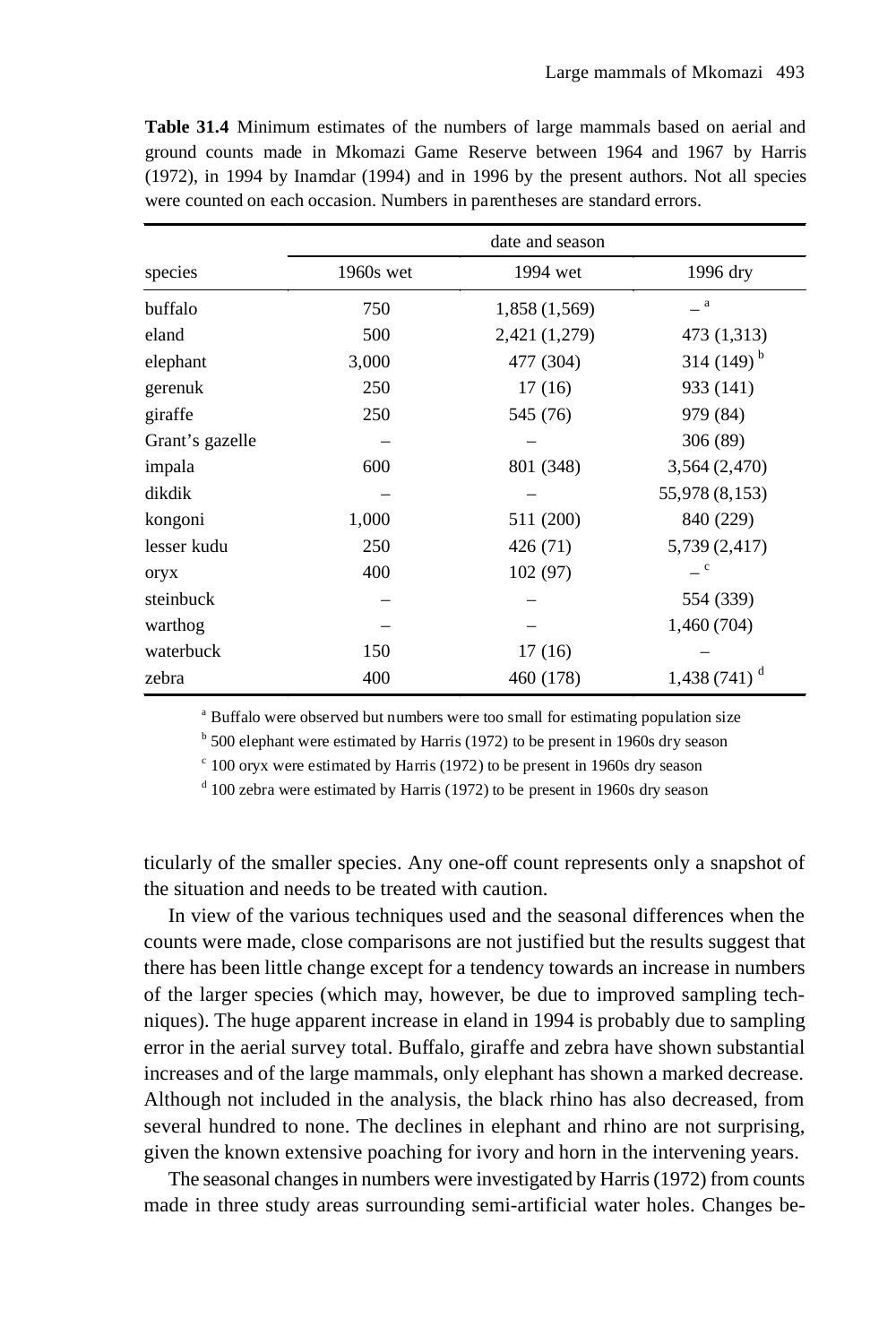tween wet and dry seasons are shown in Table 31.5. The biggest difference was recorded at Dindira, which is in the north-western corner of the reserve and which is the only one of the study areas to hold permanent water. Hence its attraction for wildlife in the dry season.

These counts were repeated in 1996 and the results are included in Table 31.5. Too much cannot be deduced from these comparisons because of the somewhat different techniques employed but they provide evidence of an increase in the numbers and biomass of large mammals in the northern sector of the reserve. Mbula is curious in that the biomass more than doubled although there was little increase in numbers. A similar trend is apparent in the 1960s when the biomass in the wet season was double that in the dry season although numbers remained the same. These observations suggest that the species composition of the large mammals around this waterhole is liable to fluctuate. Harris did not record eland or zebra at Mbula and the presence of these species in 1996 may explain the discrepancy. Alternatively it could be the sporadic appearance of elephants that is responsible. The Kavateta figures were influenced by the absence of giraffe and zebra in the 1960s and lower densities of impala and kongoni. These differences may be due to the presence of cattle in the 1960s and their absence in 1996.

Although the trends noted are not in themselves very convincing, they all point towards a possible increase in the numbers of most large mammals. Differences in densities between Harris' and our studies might, however, result from differences in environmental circumstances (such as water availability) at the times of observation, rather than from population trends. The increase at waterholes is largely attributable to two species, giraffe and zebra. These have relatively low standard errors in the road count estimates and it is very likely, therefore, that the perceived increases in these species are genuine. The decline in elephants is also likely to be real for the same reason.

Best estimates of herbivore abundance in Mkomazi are given in Table 31.6. These are based mainly on the 1996 dry season systematic ground surveys, whose totals are listed in Table 31.4, but include a subjective 'expert knowledge' element (SKE and Tony Fitzjohn).

| <b>Table 31.5</b> Numbers and biomass (kg) of large mammals per $km2$ around Mkomazi |  |
|--------------------------------------------------------------------------------------|--|
| waterholes in wet and dry seasons in the 1960s (from Harris 1972) compared with      |  |
| those recorded during the dry season in 1996. (Kavateta was named Mzara by Harris.)  |  |

|           |        | 1960s   | 1996   |         |        |         |
|-----------|--------|---------|--------|---------|--------|---------|
|           | dry    |         | wet    |         | dry    |         |
| waterhole | number | biomass | number | biomass | number | biomass |
| Dindira   | 23.7   | 12,705  | 7.7    | 2,082   | 31.6   | 17,329  |
| Mbula     | 8.7    | 1.452   | 8.7    | 3,638   | 8.8    | 3,058   |
| Kavateta  | 3.4    | 261     | 6.5    | 752     | 46.9   | 11,953  |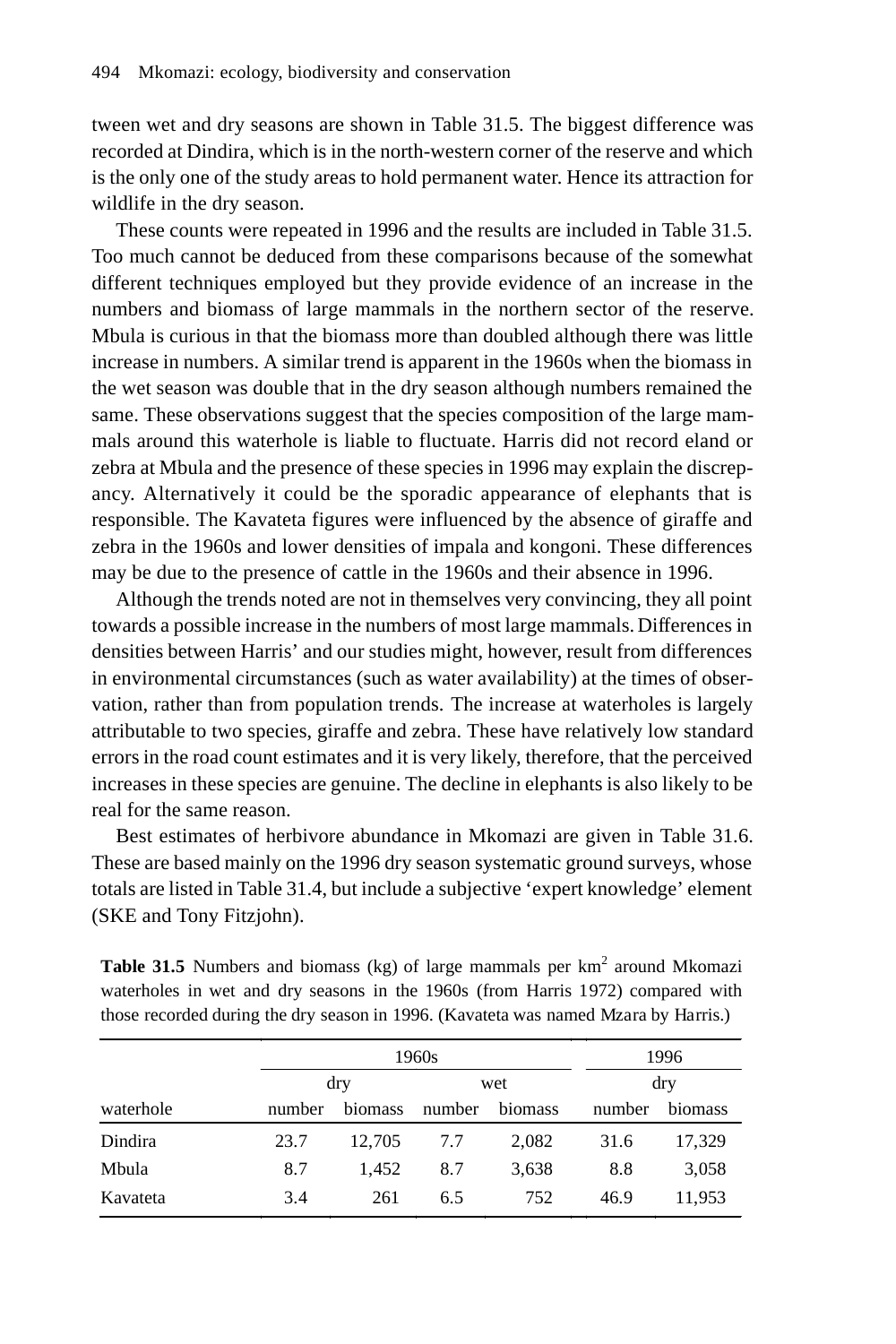| species         | number    | comments                 |
|-----------------|-----------|--------------------------|
| buffalo         | 2,000     | wet season total         |
| dikdik          | 100,000   | subjective assessment    |
| eland           | 500       |                          |
| elephant        | 300/1,000 | dry/wet season totals    |
| gerenuk         | 1,000     | imprecise total          |
| giraffe         | 1,000     |                          |
| Grant's gazelle | 200       |                          |
| impala          | 5,000     | conservative estimate    |
| kongoni         | 1,000     |                          |
| lesser kudu     | 6,000     |                          |
| steinbuck       | 600       | conservative estimate    |
| warthog         | 1,500     | probably an overestimate |
| zebra           | 2,500     |                          |

**Table 31.6** Best estimates of the numbers of herbivores present in Mkomazi based on ground counts made in 1996, supplemented by incidental observations and subjective assessments.

Large mammals of Mkomazi 495

#### **Species distributions**

Figures 31.2–31.13 show the distributions of species for which there are numerous geo-referenced sightings made in 1994–97 or which are important from a management point of view. In considering these maps, it is very important to keep in mind the biases associated with each survey technique. The maps do not necessarily represent the limits of species distributions in Mkomazi, although they may do so. Aerial observations, particularly of species movements, are incorporated in the following notes on elephant and buffalo. The letters in parentheses in the text refer to the seasonal movements shown on these maps.

#### *Herbivores*

BUFFALO. The seasonal movements of buffalo mirror those of the elephant to a large extent and the routes followed in the north-west are almost exactly the same. Some enter Mkomazi from the north-west (A) while a second wave (B) cross over from Tsavo West National Park and spreads out over the plain between Kavateta and Vitewini. In general, most of the buffalo occur either in the north-west or in the south-east of the reserve with few in between (Figure 31.2). They are quite common along the border with Kenya and three herds totalling some 350 to 500 criss-cross the border south-east of Kavuma Hill (C). Another 100 or so are resident along the Kenya border near Mabata. It is not possible to give an accurate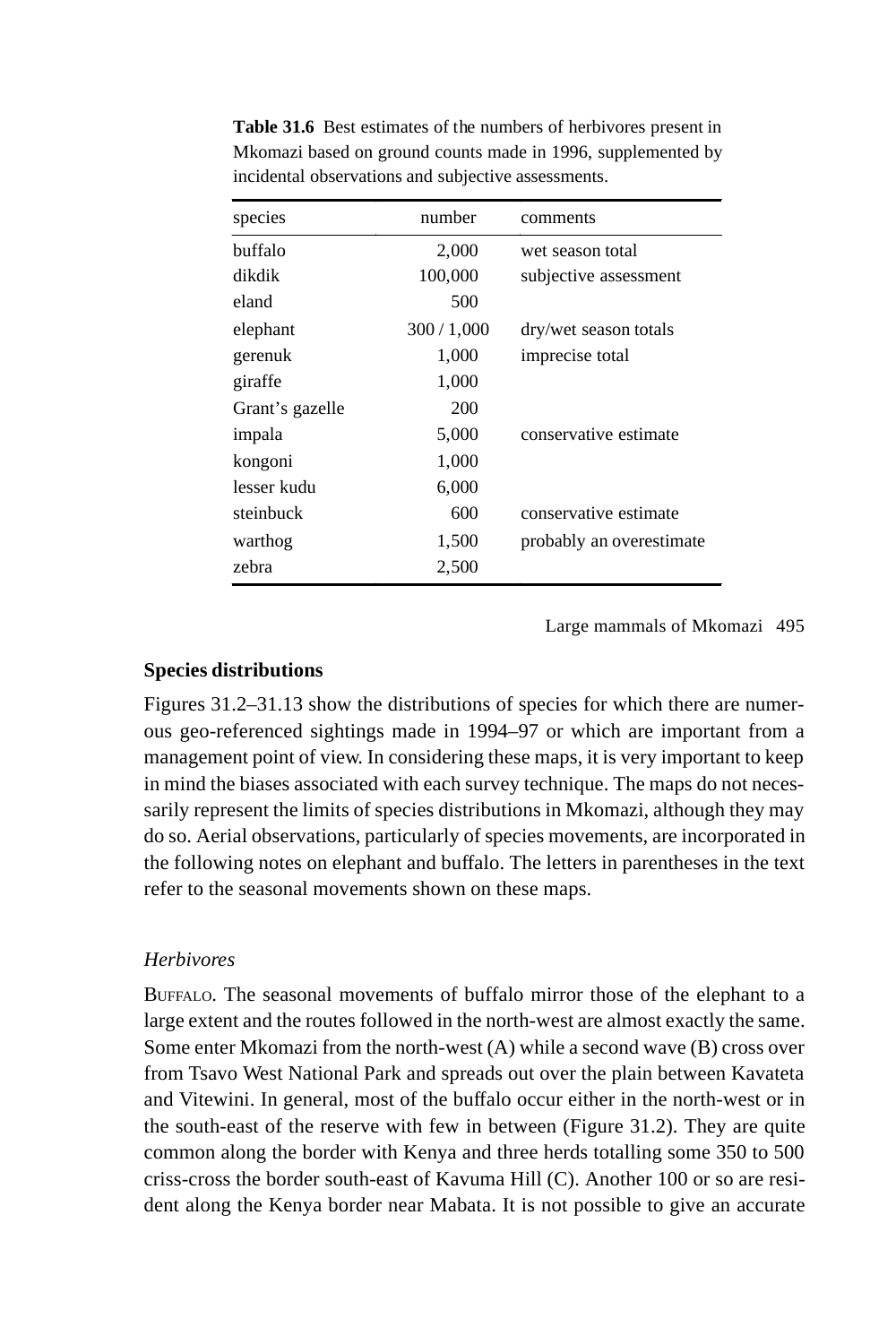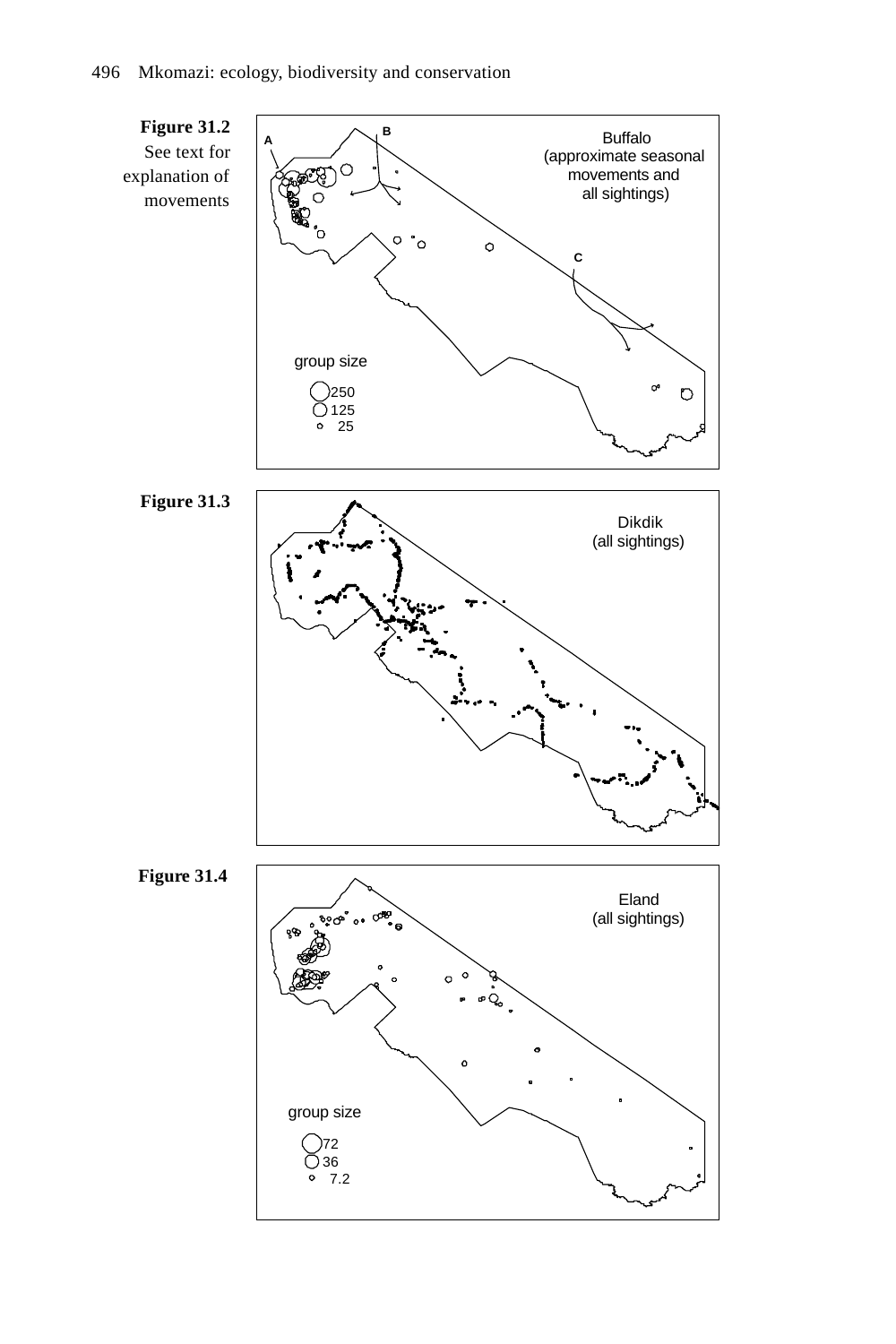figure for total numbers in the reserve. A population of around 2,000 would seem to be reasonable for the wet season.

DIKDIK is the species most frequently seen from the roads in Mkomazi (Figure 31.3). It was almost never seen on road counts passing through the seasonal swamps or open vegetation.

ELAND are most likely to be seen in the central regions of the reserve, particularly around the Maore waterhole although they are found in most regions (Figure 31.4). Some 100 eland are known to enter the reserve from Kenya in the wet season between Maore and Kamakota. As far as total numbers are concerned, extrapolation from the ground surveys gives a figure of 473. General impressions, which admittedly are notoriously unreliable, tend to support this figure.

ELEPHANTS may be found anywhere within the reserve although their distribution is markedly clumped (Figure 31.5). In the north-west, elephants enter the reserve in the wet season and some (A) spread south-west to the Mbula and Gulela Hills and beyond. A second group (B) moves to the region between the Gulela and Mzara Hills. At the same time, 100 or more elephants (C) move out of the forested hills on either side of Dindira Dam and pass on to the plains between Zange and Ngurunga, where they mix with the Kenyan elephants. Smaller movements (D) across the border from Kenya to Kavateta occur if there is water in the dam. Similar small scale movements (E) across the border occur near Maore waterhole. A group of resident elephants occurs on the western side of the Mzara Hills but they may move out into Tsavo in the wet season (F). A more substantial wet season immigration takes place in the Mzara/Maore region (G). Some of these elephants pass to the west around Hafino Hill (H) and a few get as far as Kisiwani Village, where they may raid crops, and even fewer to Njiro Gate. Most pass between Kisima and Tussa Hills (I) to meet up with those that moved to the east of Hafino Hill. Mating is commonly observed in this region. Some migrate further to the south-east into the thick vegetation around Kamakota (J) where they mingle with elephants that have entered the reserve near Kavuma (K). Altogether some 400 or so elephants may be present in this area. Some 25 to 30 resident elephants occur north of Mabata in the far south-east of the reserve (L) but they may move a little way into Kenya from time to time or south to the Umba River. The total number of elephants present in the reserve during the wet season is around 1,000 but this falls to less than 100 in most dry seasons.

GERENUK are present throughout the reserve (Figure 31.6) but they are not easy to see and estimates of their numbers are probably too low. The 1996 dry season population size estimate of 933 suggests a healthy population commensurate with the size of the reserve.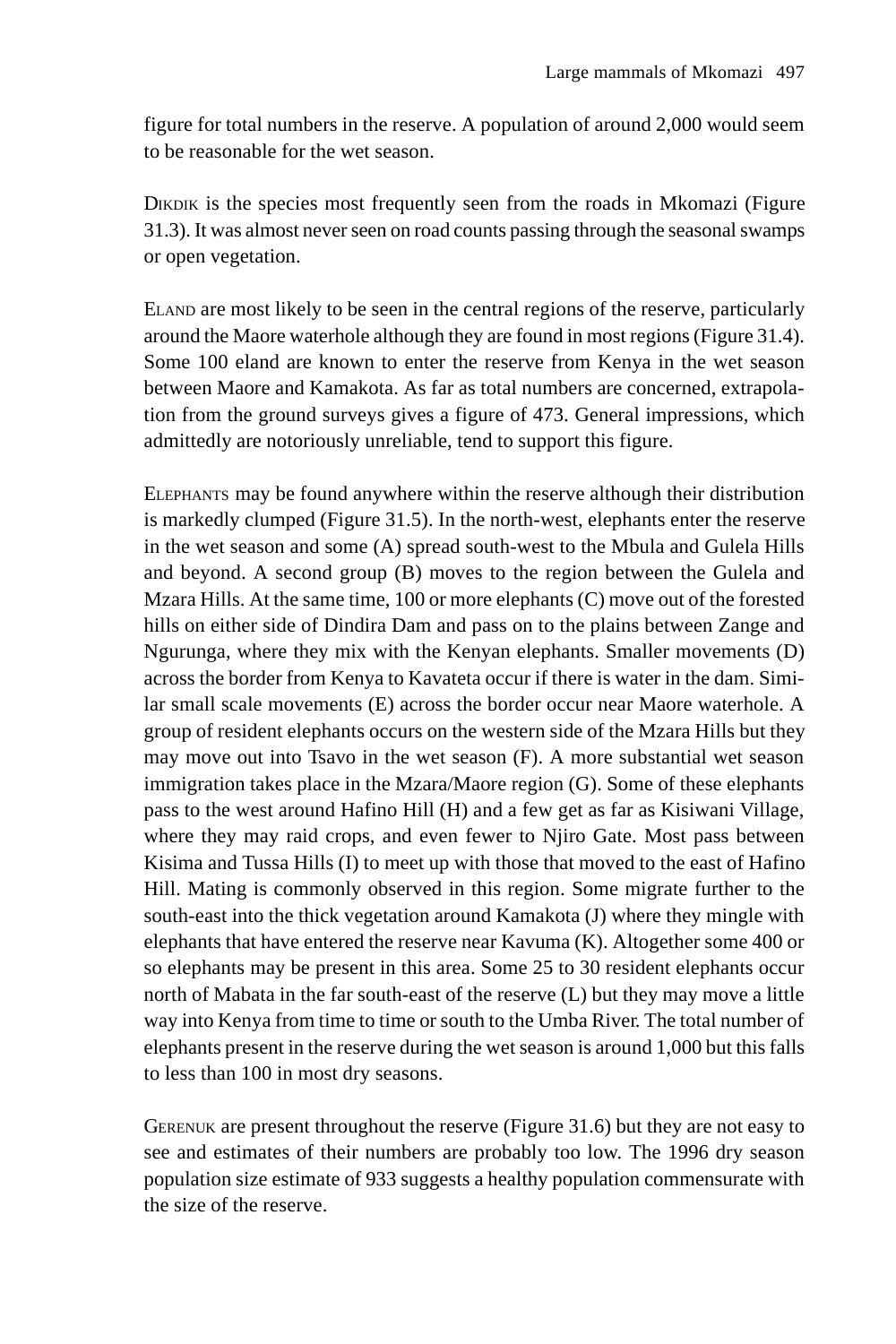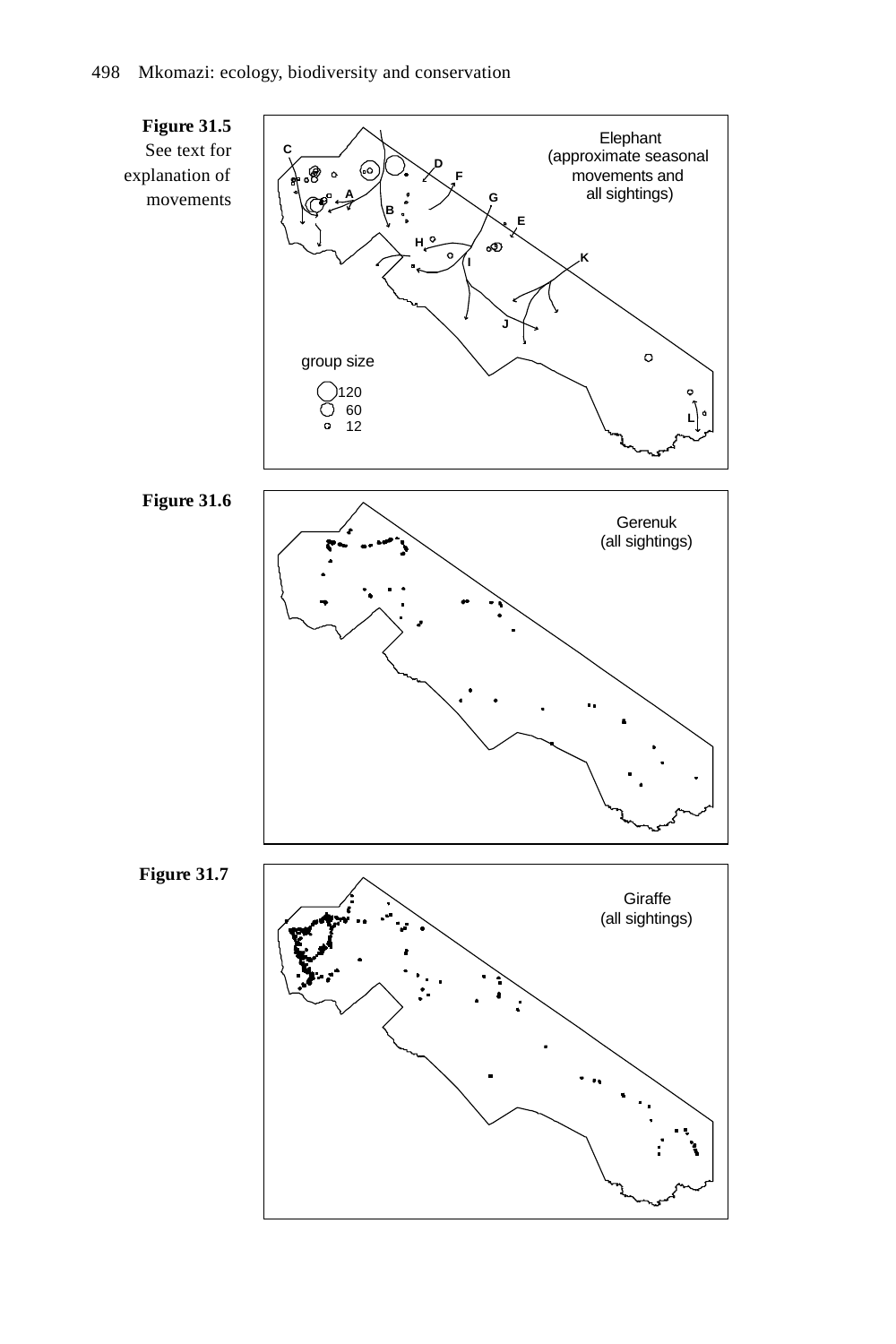GIRAFFE were known to occur more or less throughout the reserve, although not uniformly so, and there are places where they are never seen, possibly because of heavy poaching in such regions. They are most numerous in the north-west but are present throughout the reserve (Figure 31.7), being comparatively rare in the central regions.

GRANT'S GAZELLE are restricted to the western half of the reserve (Figure 31.8), and while not present in large numbers are most numerous in the far west. The species was not recorded on the 1994 aerial survey, although it is not clear whether the species was excluded from the counts. The total from the 1996 ground counts was only 306. Even so this is likely to be too high as about half of the area included does not support gazelles and it is unlikely that there are more than a couple of hundred in the reserve altogether.

IMPALA is one of the commoner species and is generally widely distributed in the reserve although it is most abundant in the western half (Figure 31.9). Antelopes of this size and coloration are not easily seen from the air and, as with gerenuk, the 1994 aerial count of 801 is certainly too low. The 1996 dry season estimate of 3,564 suggests a population of several thousand.

KONGONI (Coke's hartebeest) are more or less distributed throughout the reserve although not uniformly so as there are regions of higher density, particularly near waterholes (Figure 31.10). Like other large ungulates, they show seasonal movements between Tsavo and Mkomazi and groups of 40–50 accompany eland and zebra on their passage through the Maore region.

LESSER KUDU are probably the most numerous of the larger antelopes in Mkomazi but because of their cryptic markings and the dense cover they inhabit, they are not easily seen. They are distributed widely throughout the reserve (Figure 31.11 but are rare in the Ibaya region due, no doubt, to the lack of suitably thick country there.

ORYX are widely distributed in Mkomazi (Figure 31.12), although the population size appears relatively low. A herd was regularly seen throughout the Mkomazi Ecological Research Programme at Kavateta.

ZEBRA are found most frequently in the western half of the reserve (Figure 31.13) but are present in the eastern half. The species is particularly numerous around Ibaya and in the vicinity of the Maore waterhole. Up to 400 zebra accompany eland and kongoni in the wet season movements from Kenya.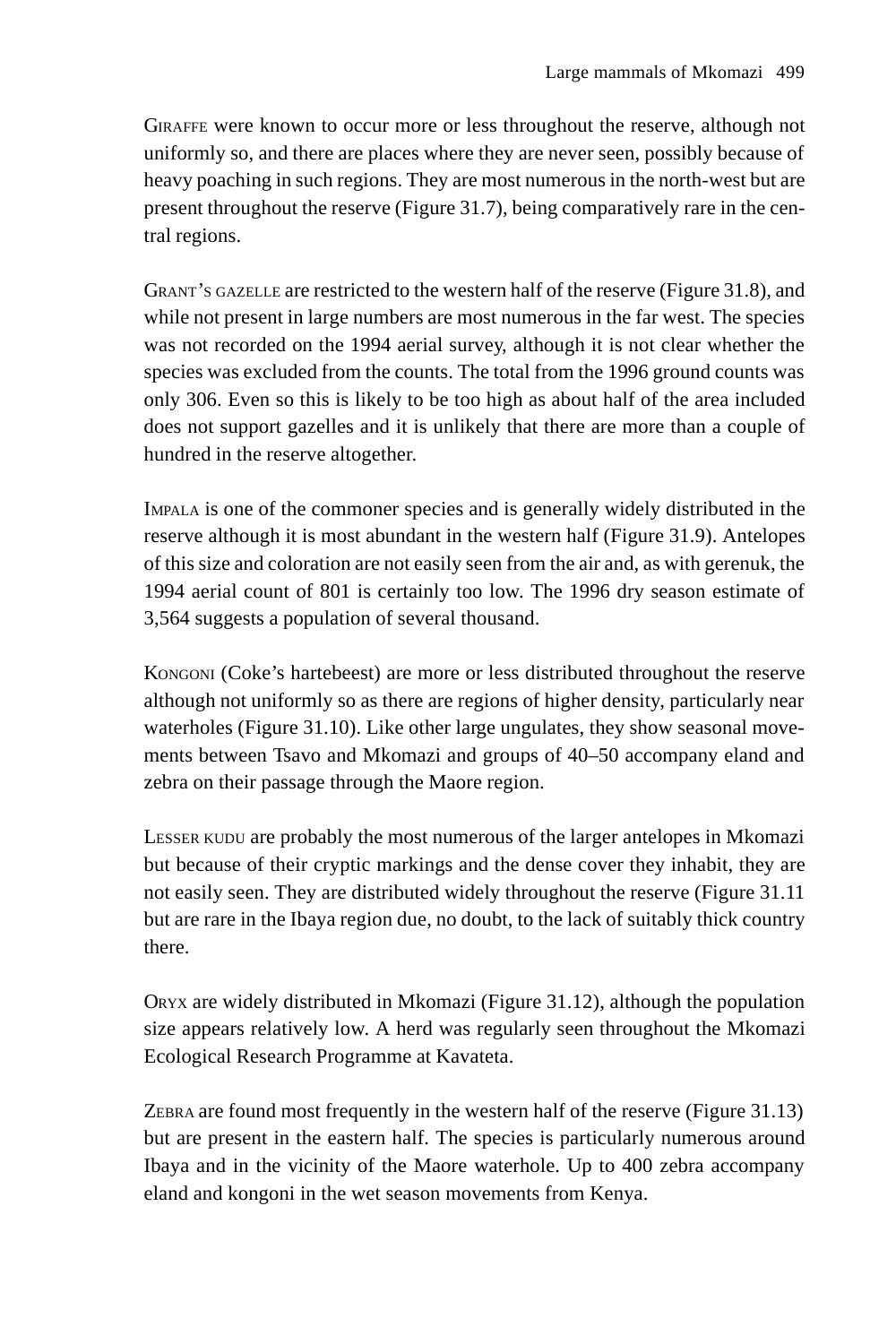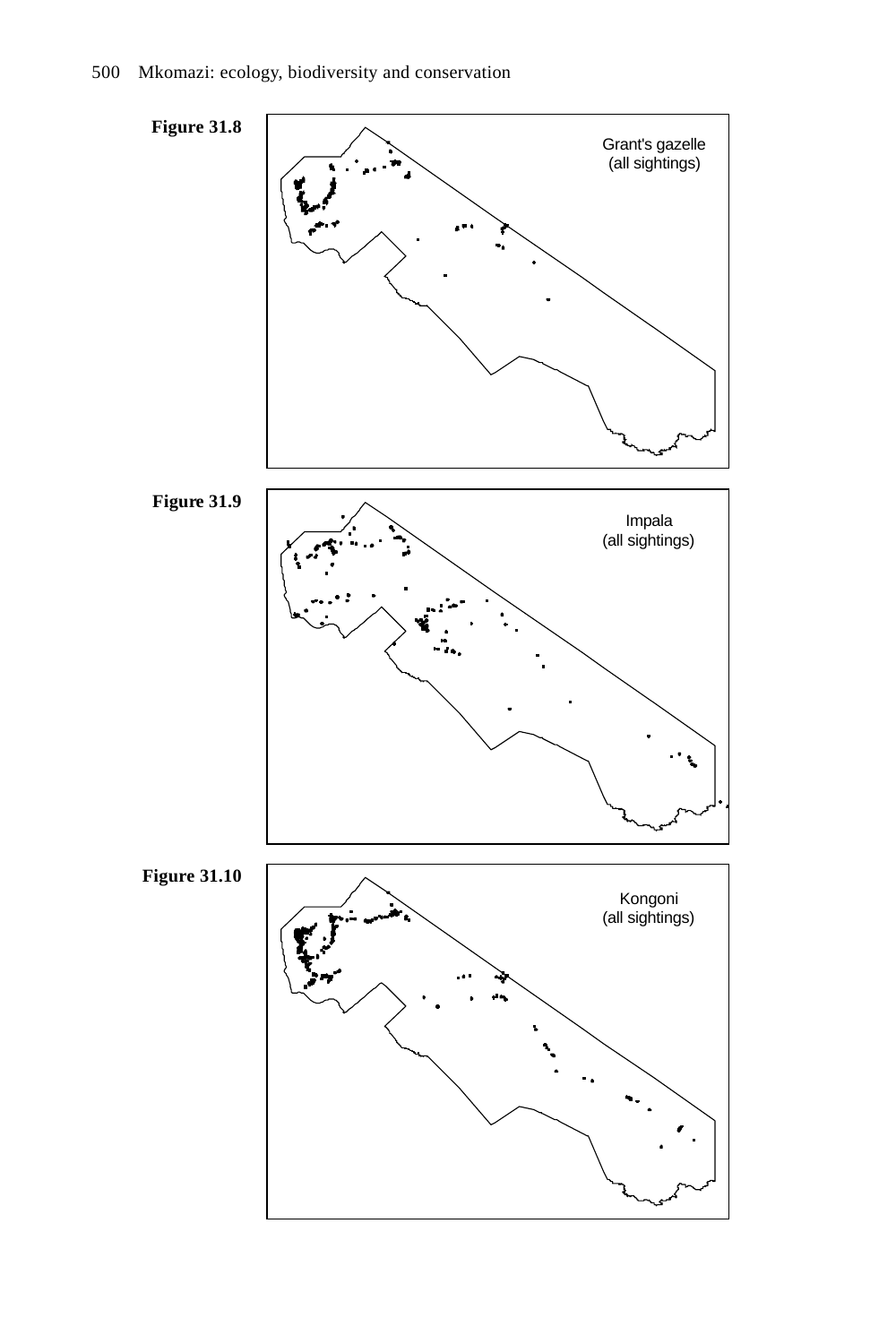## *Carnivores*

Data on the distribution of carnivores are limited, largely because relatively low population sizes mean that species are rarely encountered during surveys. The smaller carnivores are regularly seen and population sizes appear to be healthy. Compared with populations elsewhere in similar habitats, the spotted hyaena is very rare. The incidence of melanism in the serval seems to be high.

## *Domestic stock*

Although cattle, sheep, goats and donkeys are not supposed to be present, large numbers of cattle, in particular, have been recorded within Mkomazi. This is perhaps not surprising given the problems of law enforcement, in part associated with the elongated shape of the reserve. The numbers involved run into thousands. Domestic stock were counted in the 1994 aerial survey (Inamdar 1994) and totals of 23,557 cattle (s.e.  $\pm$  12,530) and 4,739 sheep or goats (s.e.  $\pm$  2,356) were estimated although not all of these were within the reserve's borders. Cattle enter the reserve at Pangaro, where there is a dam just outside the reserve boundary, north of Ndea across to Kavateta, possibly including herds from Lake Jipe in Kenya, and on the southern boundary towards the Ngurunga region. Herds have been recorded at Kamakota in the centre of the reserve and in the south-eastern region.

# **Mammal species re-introductions**

Following the judgement of the Tanzanian Wildlife Division in the late 1980s that Mkomazi was in a florally and faunally degraded state, a decision was made to rehabilitate the reserve. The Division formed the Mkomazi Project under the supervision of a project manager. One of the aims of the Project was to re-introduce species to the reserve that had recently been extirpated. Three species were initially selected for re-introduction: black rhinoceros, cheetah and wild dog. As cheetah re-established naturally in Mkomazi, attention was focused on the black rhino and wild dog. In view of the costs involved with re-introducing species, the UK-based George Adamson Wildlife Preservation Trust was invited to assist with the rehabilitation programme. The Trust provides funds for equipment and supports the activities of Tony Fitzjohn.

## **Black rhinoceros**

There was a population of at least 150 rhinoceros in the reserve as recently as the mid-1960s but the species became extinct, largely due to poaching. A re-introduction programme obviously needs a source of animals but the general decline of the species throughout Africa to dangerously low levels was a problem. There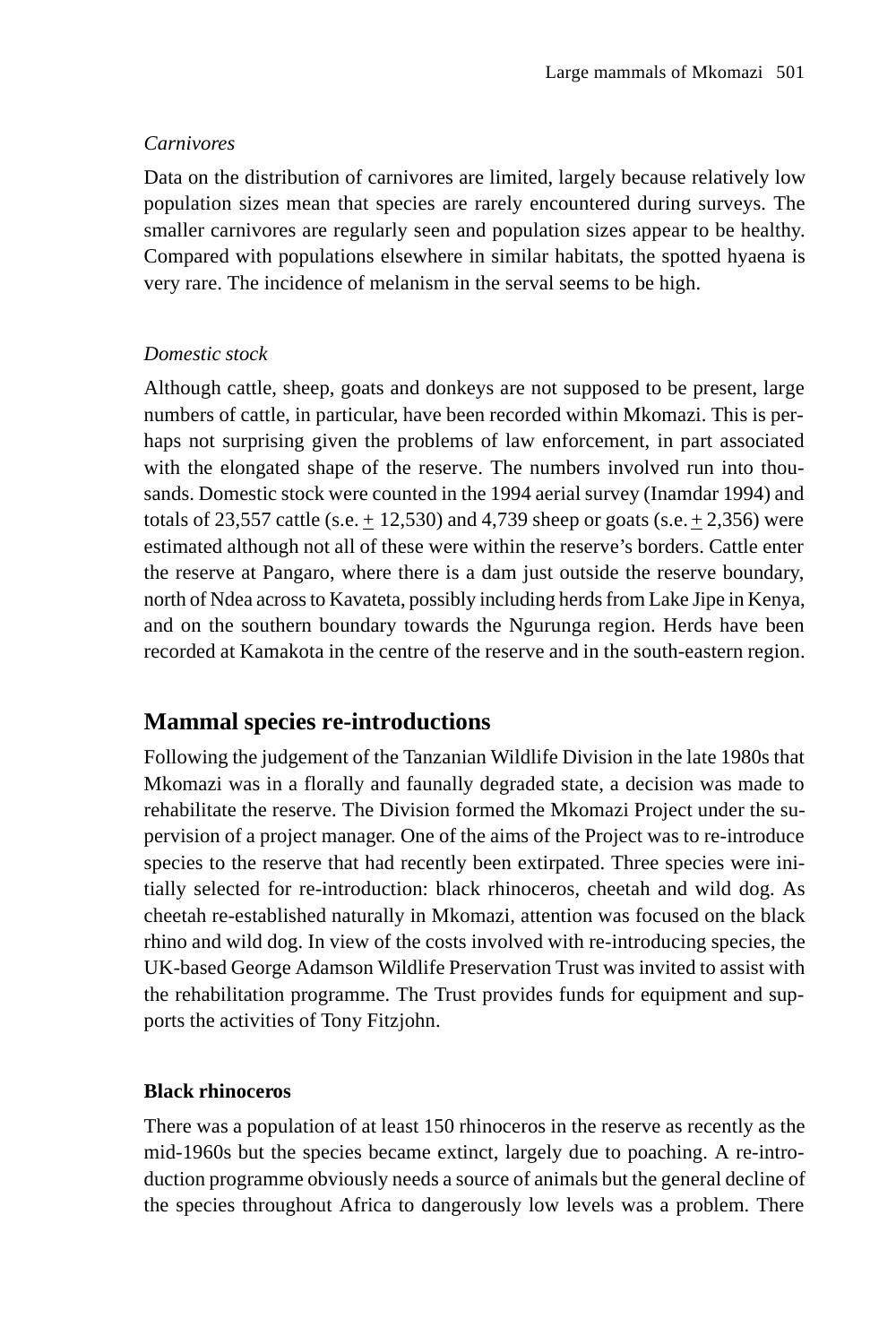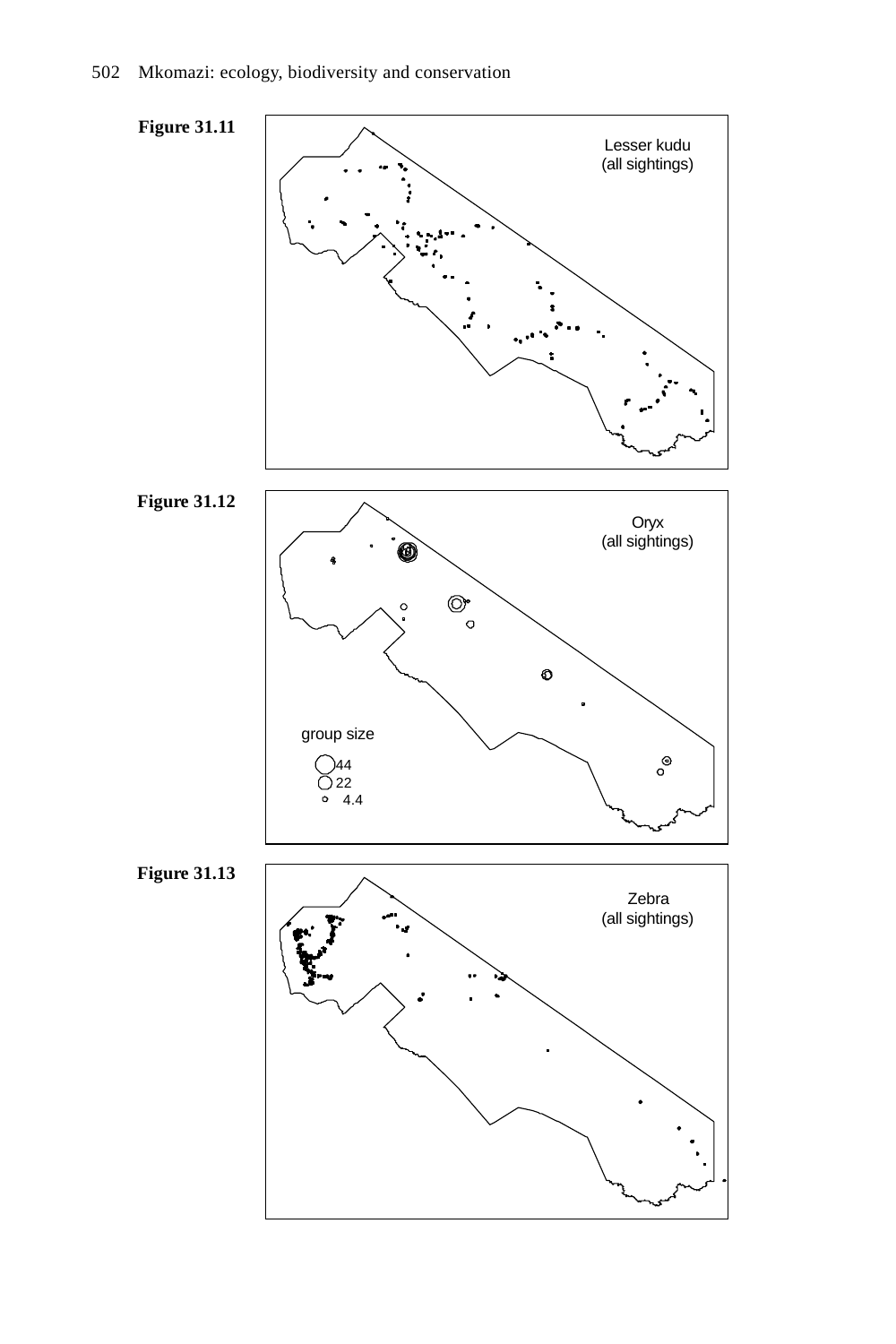would be no justification for moving animals from where they were native unless they were at grave risk of being killed. It became known that authorities in South Africa wanted to dispose of a population of 35 black rhino in the Addo National Park because they were a subspecies that was not native to the area. The population was descended from a group of seven animals that had been shipped to South Africa in the early 1960s from the Tsavo ecosystem, and so belonged to the appropriate subspecies, *Diceros bicornis michaeli*, for re-introduction to Mkomazi.

Guidelines for the re-introduction of species have been prepared by the Species Survival Commission of IUCN (IUCN, 1987). These guidelines provided the framework for the Mkomazi rhino re-introduction project, which was assessed and approved by experts from the South African National Parks Board (Knight & Morkel, 1994). It was decided not to release the animals straight into the wild but to hold them for a number of years in a sanctuary enclosed by an electrified fence within the reserve. The fence was completed in late 1996 and covers an area of about 43 km2 . The first four rhinoceros arrived on 4 November 1997 and were kept in bomas for a few weeks to recover from the translocation and to acclimatise to their new circumstances, before being released into the sanctuary.

#### **Wild dog**

The wild dog is an endangered species and is still persecuted throughout its range in Africa. An attempt to re-establish the species in Mkomazi was considered to be an important contribution to the survival of the species. There are ethical problems, however, in taking specimens from the wild for re-introduction in former parts of the species' range, unless the population concerned is at immediate risk of being killed. This appeared to be the case with three groups that were located at Engassumet on the Maasai Steppe, about 100 km from Mkomazi. The dens were dug out in June 1995 and 25 pups (15 males and 10 females) were collected and brought to holding pens at Kisima, close to the rhino sanctuary, before threats to poison the dogs could be carried out. The parents of the captured pups survived long enough to produce further litters so the exercise did not seriously affect the status of the species in that area.

The captive dogs are breeding successfully, with the first young born in March 1997. The plan is to maintain a breeding stock in captivity and to release groups in a series of re-introductions as well as to provide source individuals for re-introductions elsewhere. Four males were sent to Kenya to provide 'fresh blood' for a re-introduction project. They were introduced to four wild-caught females with hunting experience and after some time, two males and all the females were released into Tsavo National Park. The pack eventually found its way back to Mkomazi where its progress is being monitored through radio-tracking.